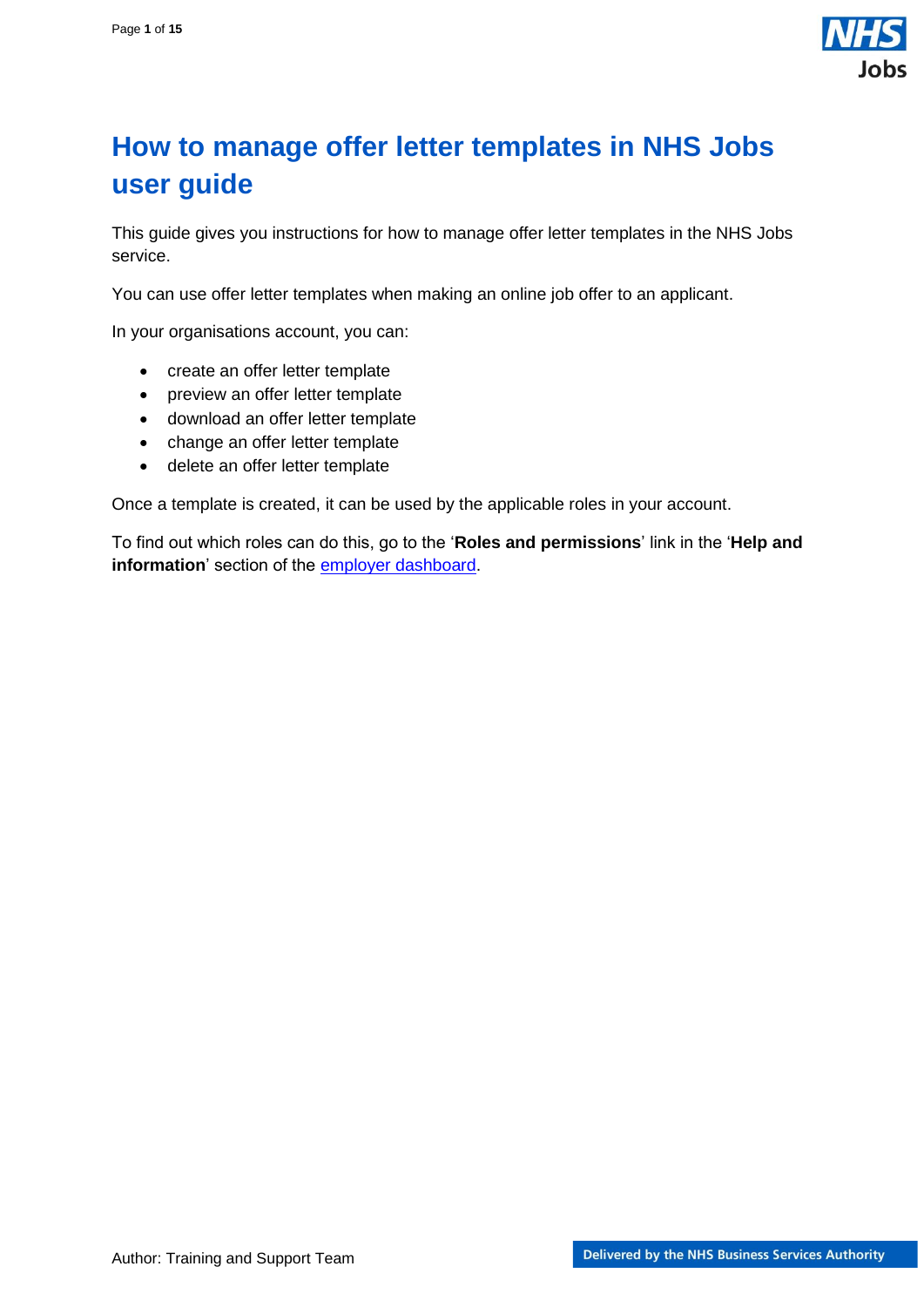# **Contents**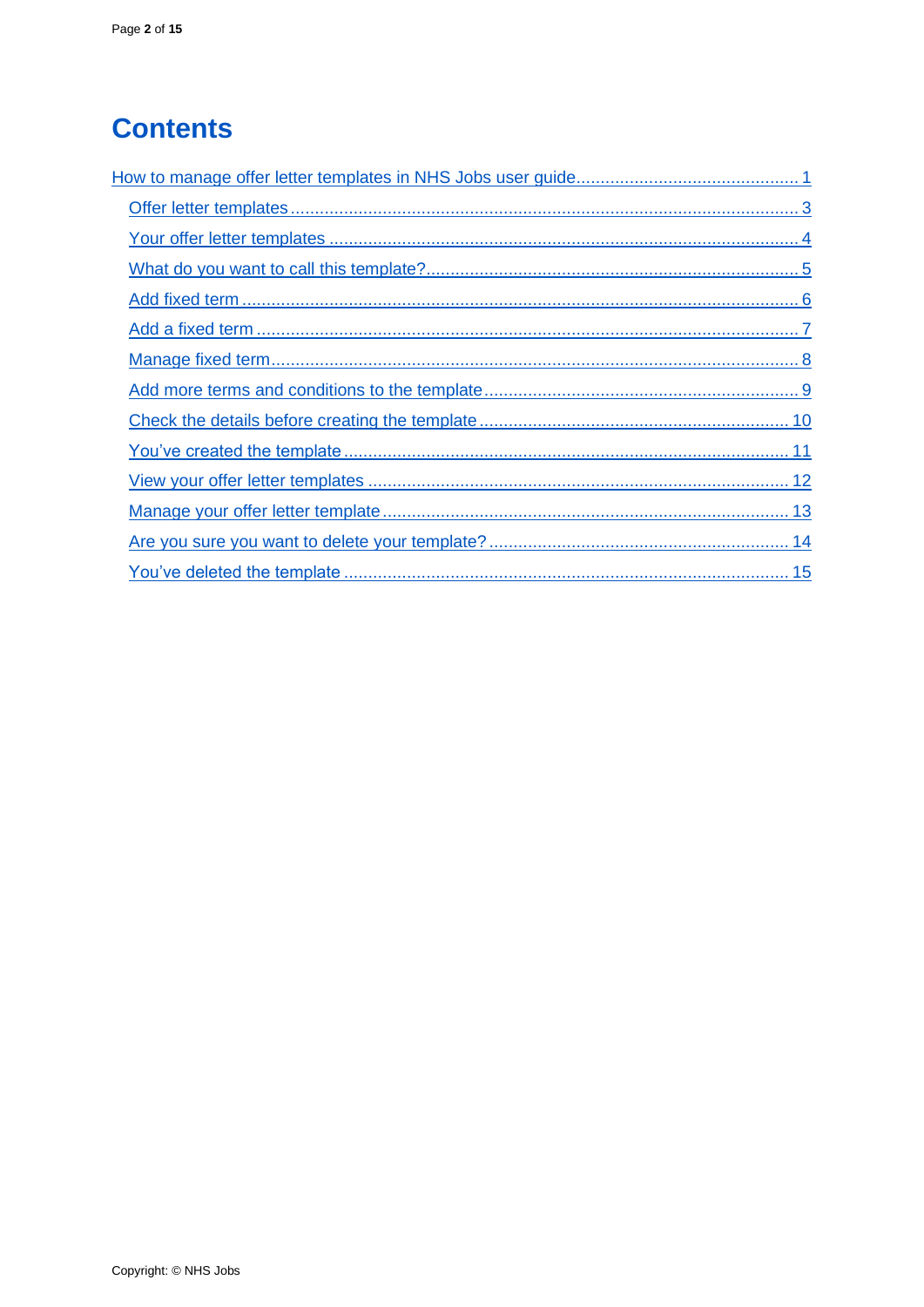#### <span id="page-2-0"></span>**Offer letter templates**

This page gives you instructions for how to manage offer letter templates in your organisations account.

**Important:** The employer dashboard is shown. You'll only see the 'Offer letter templates' link if you are an NHS Jobs 'Super user', 'Team leader' or 'Recruitment administrator' for your organisations account.

To manage your offer letter templates, complete the following step:

1. Select the ['Offer letter](#page-3-0) templates' link.

| Jobs                            |                                                                 | You're viewing NHS Training and Support<br>Change        |
|---------------------------------|-----------------------------------------------------------------|----------------------------------------------------------|
|                                 |                                                                 | Signed in as Liam M1 Sign Out                            |
|                                 |                                                                 | Show tasks for all accounts                              |
|                                 | <b>BETA</b> Your feedback will help us to improve this service. |                                                          |
| <b>NHS Training and Support</b> |                                                                 | What you can do                                          |
| <b>Dashboard</b>                |                                                                 |                                                          |
| Tasks by stage                  | <b>Listings by user</b>                                         | <b>Create a job listing</b>                              |
|                                 |                                                                 | Search for a listing                                     |
| Showing tasks for               |                                                                 | Search for an applicant                                  |
| All users                       | $\check{ }$                                                     |                                                          |
| <b>Draft</b>                    | 3                                                               | <b>Manage the account</b>                                |
|                                 |                                                                 | Manage users                                             |
| <b>Approvals</b>                | 0                                                               | At risk applicants                                       |
|                                 |                                                                 | <b>Accredited logos</b>                                  |
| <b>Published</b>                | 0                                                               | Key performance indicators<br>(KPIs)                     |
|                                 |                                                                 | <b>Approval settings</b>                                 |
| <b>Shortlisting</b>             | $\mathbf{O}$                                                    | Departments                                              |
|                                 |                                                                 | <b>Welsh listings</b>                                    |
| <b>Interviews</b>               | $\overline{2}$                                                  |                                                          |
|                                 |                                                                 | <b>Documents and</b><br>templates                        |
| <b>Ready to offer</b>           | 8                                                               |                                                          |
|                                 |                                                                 | Overview of your organisation                            |
| <b>Conditional offers</b>       | 3                                                               | <b>Supporting documents</b><br><b>Contract templates</b> |
|                                 |                                                                 | Offer letter templates                                   |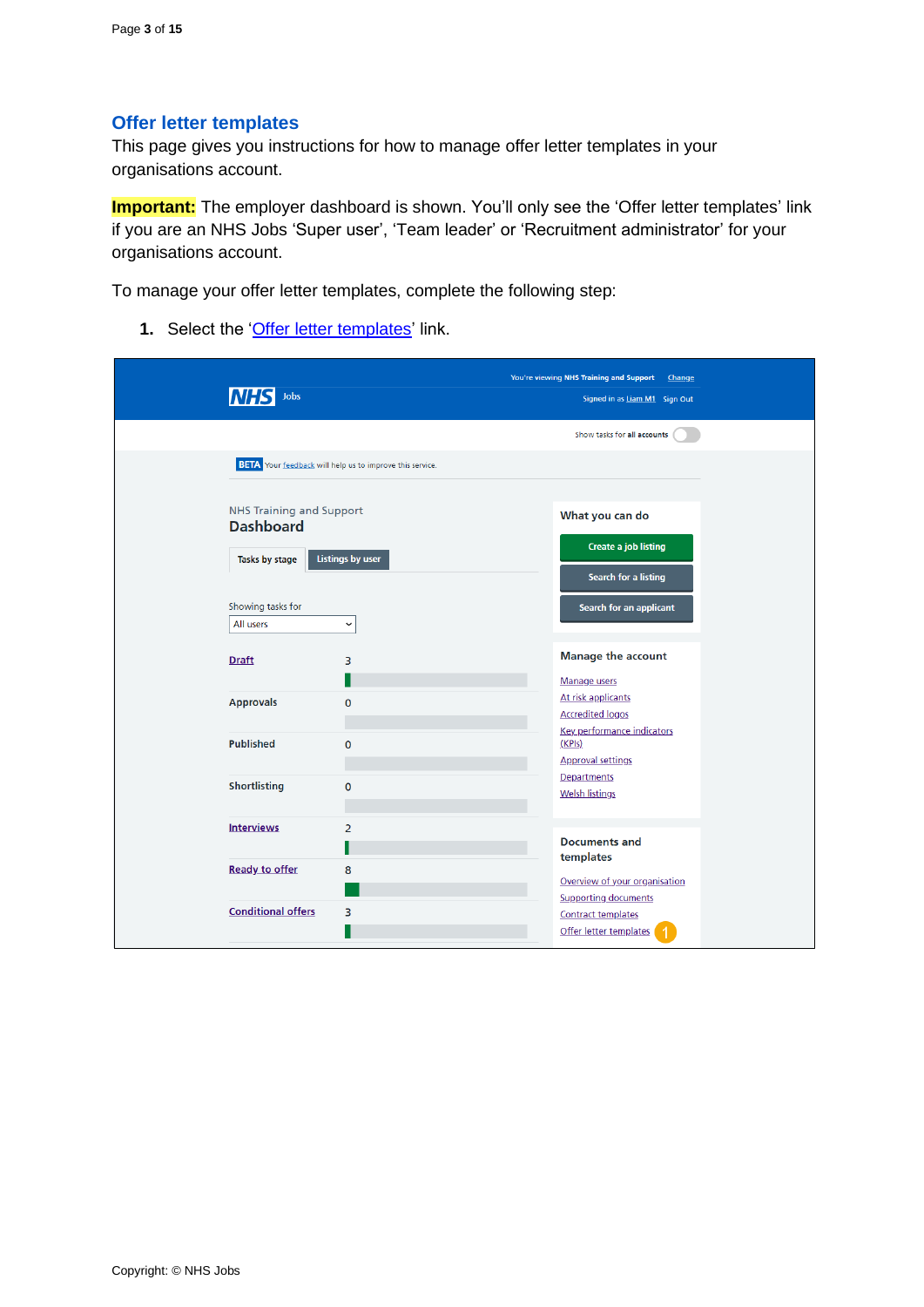## <span id="page-3-0"></span>**Your offer letter templates**

This page gives you instructions for how to create a template.

**Important:** In this example, you have no offer letter templates.

To create a template, complete the following step:

1. Select the ['Create a template'](#page-4-0) button.

| <b>NHS</b> Jobs                                                                 | You're viewing NHS Training and Support<br>Change<br>Signed in as Liam M1 Sign Out |
|---------------------------------------------------------------------------------|------------------------------------------------------------------------------------|
| <b>BETA</b> Your feedback will help us to improve this service.                 |                                                                                    |
| < Go back<br>Your offer letter templates<br>Create a template                   |                                                                                    |
| Privacy policy<br><b>Terms and conditions</b><br><b>Accessibility Statement</b> | Cookies<br>How to create and publish jobs<br>© Crown copyright                     |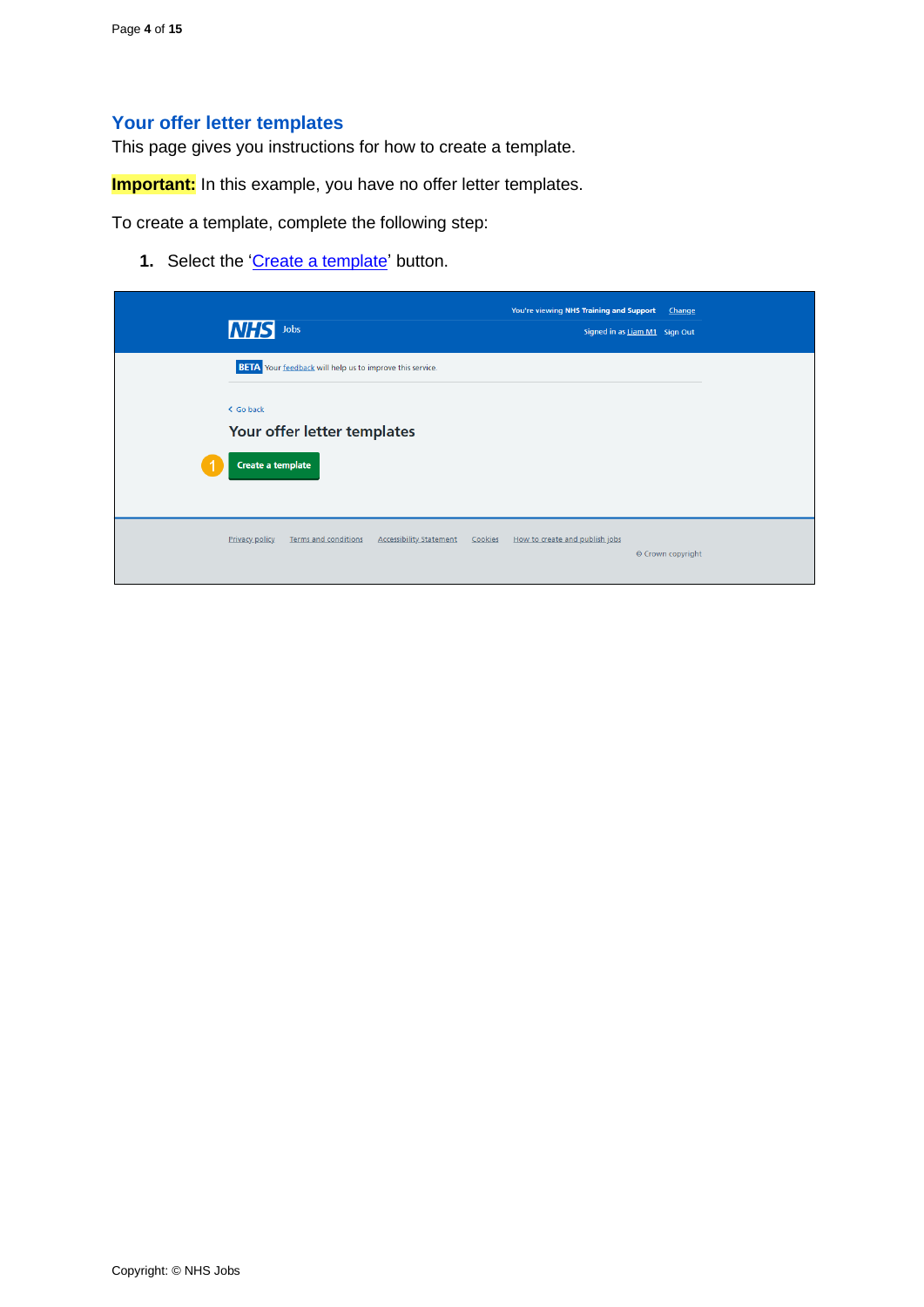#### <span id="page-4-0"></span>**What do you want to call this template?**

This page gives you instructions for how to add a template name.

**Important:** This is what you'll see when selecting which template to send to an applicant.

To add a template name, complete the following steps:

- **1.** In the **Template name** box, enter the details.
- 2. Select the ['Save and continue'](#page-5-0) button. or
- **3.** Select the 'Save and come back later' link.

|   | Jobs                                                                                                                      | You're viewing NHS Training and Support<br>Signed in as Liam M1 Sign Out | Change            |
|---|---------------------------------------------------------------------------------------------------------------------------|--------------------------------------------------------------------------|-------------------|
|   | <b>BETA</b> Your feedback will help us to improve this service.                                                           |                                                                          |                   |
|   | < Go back                                                                                                                 |                                                                          |                   |
|   | What do you want to call this template?<br>This is what you'll see when selecting which template to send to an applicant. |                                                                          |                   |
| ာ | <b>Save and continue</b>                                                                                                  |                                                                          |                   |
| 3 | Save and come back later                                                                                                  |                                                                          |                   |
|   |                                                                                                                           |                                                                          |                   |
|   | <b>Terms and conditions</b><br><b>Privacy policy</b><br><b>Accessibility Statement</b><br>Cookies                         | How to create and publish jobs                                           | © Crown copyright |

If you've selected the 'Save and come back later' link, you've reached the end of this user guide.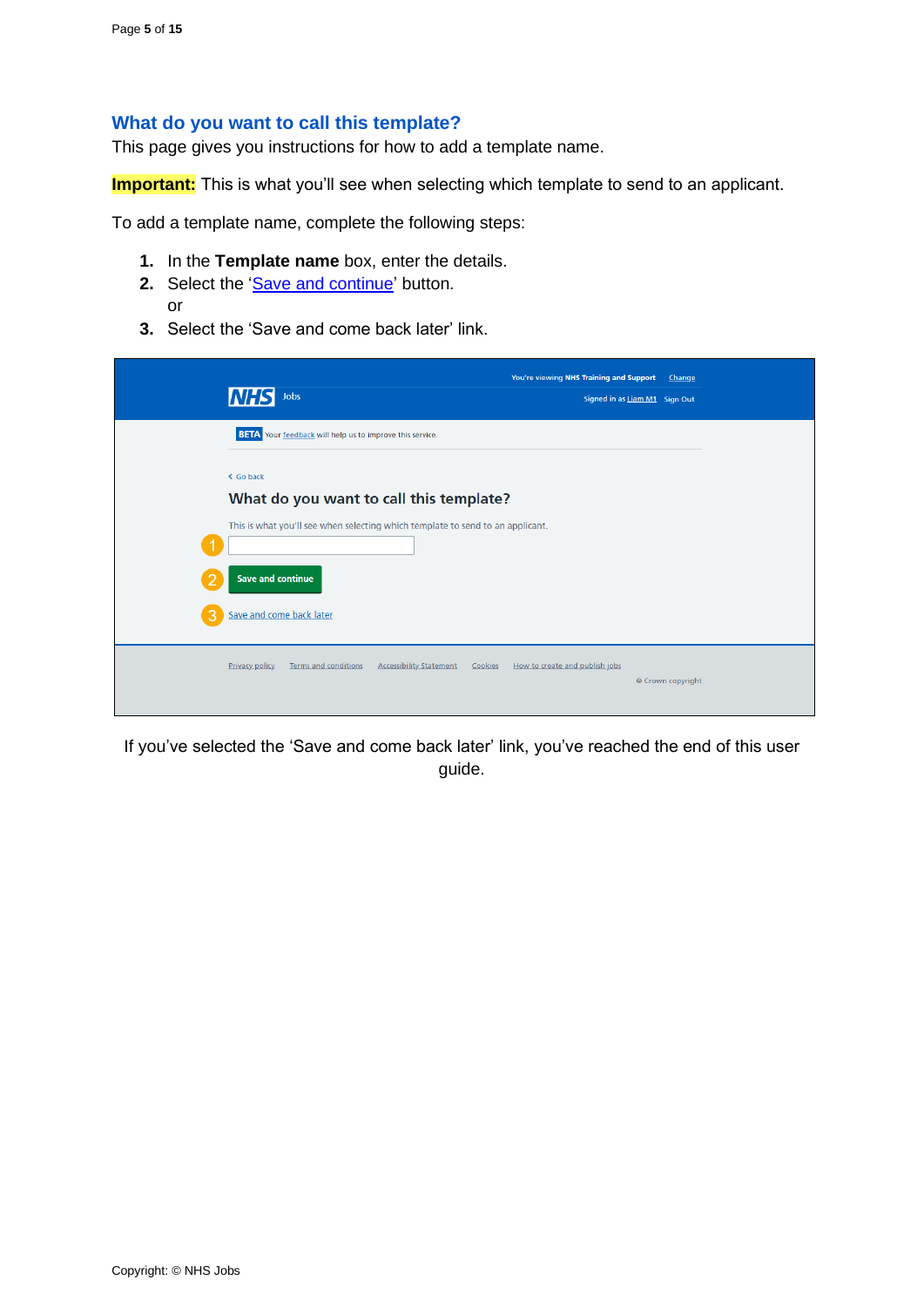#### <span id="page-5-0"></span>**Add fixed term**

This page gives you instructions for how to add fixed terms to your offer letter template.

**Important:** These are the terms that were entered into the job listing and appear as fixed terms at the top of the template you're creating. You can add more fixed terms. For example, the notice period or pension contributions.

To add another fixed term, complete the following steps:

- **1.** Select the ['Add another'](#page-6-0) button. or
- 2. Select the ['Save and continue'](#page-8-0) button.

|                                                                 | You're viewing NHS Training and Support<br>Change                                                |
|-----------------------------------------------------------------|--------------------------------------------------------------------------------------------------|
| Jobs                                                            | Signed in as Liam M1 Sign Out                                                                    |
| <b>BETA</b> Your feedback will help us to improve this service. |                                                                                                  |
| < Go back                                                       |                                                                                                  |
| <b>Principal terms of employment</b>                            |                                                                                                  |
| top of the template you're creating.                            | These are the terms that were entered into the job listing and appear as fixed terms at the      |
| Job title                                                       | job title                                                                                        |
| Location                                                        | address line 1<br>address line 2<br>address line 3<br>address line 4<br>postcode                 |
| <b>Contract type</b>                                            | contract type                                                                                    |
| <b>Working pattern</b>                                          | working pattern                                                                                  |
| Number of hours or sessions a<br>week                           | hours or sessions                                                                                |
| <b>Contract duration</b>                                        | contract duration                                                                                |
| Pay scheme                                                      | pay scheme                                                                                       |
| <b>Band</b>                                                     | band                                                                                             |
| Pay                                                             | pay more details about the pay (optional)                                                        |
|                                                                 | You can add more fixed terms. For example, the notice period or pension contributions.           |
| <b>Add another</b>                                              |                                                                                                  |
| <b>Save and continue</b>                                        |                                                                                                  |
| Save and come back later                                        |                                                                                                  |
| Terms and conditions<br><b>Privacy policy</b>                   | <b>Accessibility Statement</b><br>How to create and publish jobs<br>Cookies<br>© Crown copyright |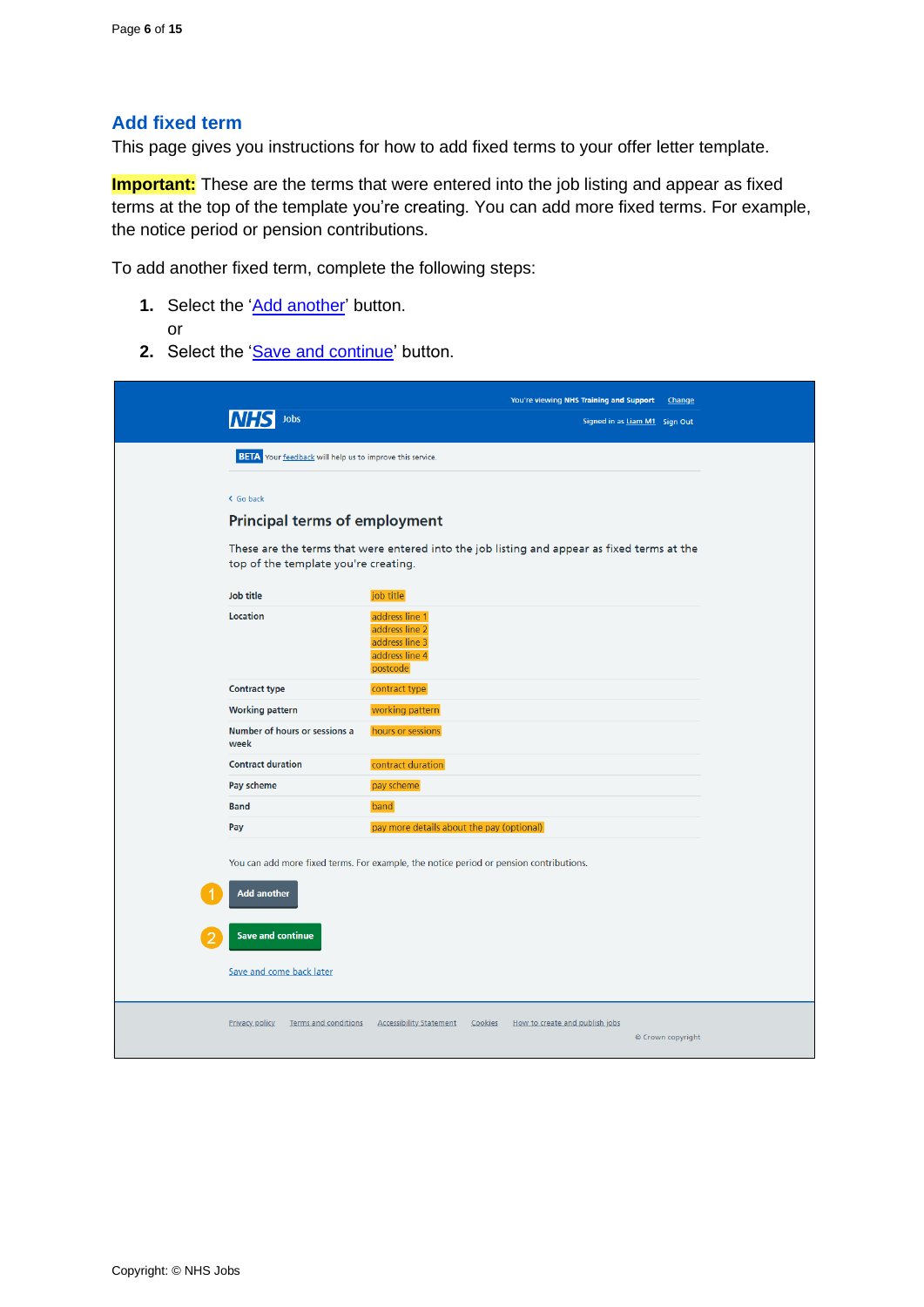## <span id="page-6-0"></span>**Add a fixed term**

This page gives you instructions for how to add a fixed term.

**Important:** You'll only see this page if you're adding a fixed term to your offer letter template. For example, Notice period and 30 days.

To add a fixed term, complete the followings steps:

- **1.** In the **Type of term** box, enter the details.
- **2.** In the **Details of the term** box, enter the details.
- **3.** Select the ['Save and continue'](#page-7-0) button.

| <b>NH</b><br>Jobs                                               | You're viewing NHS Training and Support<br>Change<br>Signed in as Liam M1 Sign Out               |
|-----------------------------------------------------------------|--------------------------------------------------------------------------------------------------|
| <b>BETA</b> Your feedback will help us to improve this service. |                                                                                                  |
| < Go back<br>Add a term of employment                           |                                                                                                  |
| Type of term<br>For example, Notice period                      |                                                                                                  |
| Details of the term<br>For example, 30 days                     |                                                                                                  |
| <b>Save and continue</b><br>3                                   |                                                                                                  |
| <b>Terms and conditions</b><br><b>Privacy policy</b>            | <b>Accessibility Statement</b><br>Cookies<br>How to create and publish jobs<br>© Crown copyright |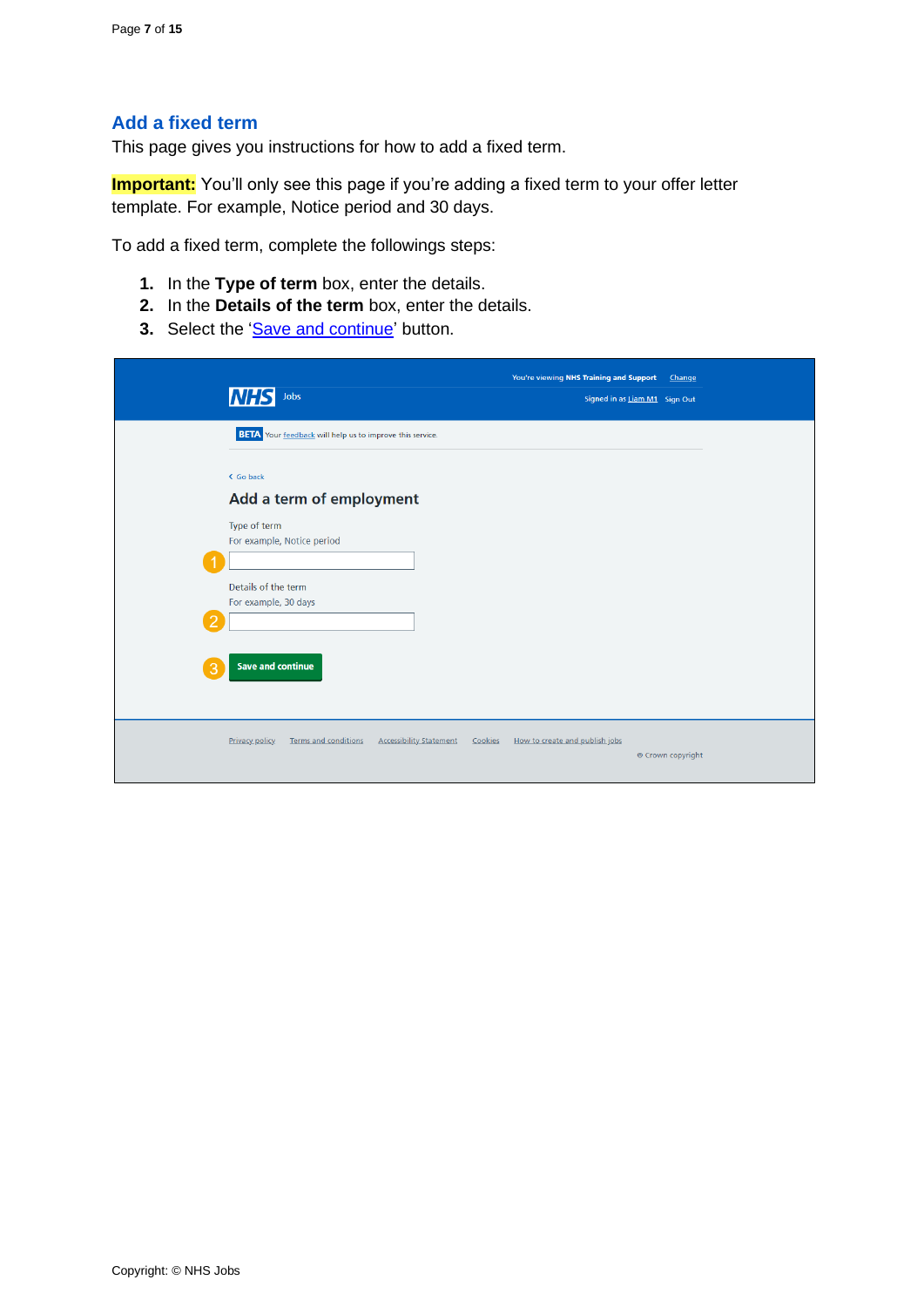#### <span id="page-7-0"></span>**Manage fixed term**

This page gives you instructions for how to manage the fixed terms.

**Important:** In this example, a new fixed term is added: Notice period and 30 days.

To manage the fixed terms, complete the following steps:

- **1.** Select the ['Change'](#page-6-0) link (optional).
- **2.** Select the ['Remove'](#page-5-0) link (optional).
- **3.** Select the ['Add another'](#page-6-0) button (optional). or
- 4. Select the ['Save and continue'](#page-8-0) button.

| Jobs                                                            | You're viewing NHS Training and Support<br>Signed in as Liam M1 Sign Out                    | Change                  |
|-----------------------------------------------------------------|---------------------------------------------------------------------------------------------|-------------------------|
| <b>BETA</b> Your feedback will help us to improve this service. |                                                                                             |                         |
|                                                                 |                                                                                             |                         |
| < Go back                                                       |                                                                                             |                         |
| <b>Principal terms of employment</b>                            |                                                                                             |                         |
| top of the template you're creating.                            | These are the terms that were entered into the job listing and appear as fixed terms at the |                         |
| Job title                                                       | job title                                                                                   |                         |
| Location                                                        | address line 1<br>address line 2<br>address line 3<br>address line 4<br>postcode            |                         |
| <b>Contract type</b>                                            | contract type                                                                               |                         |
| <b>Working pattern</b>                                          | working pattern                                                                             |                         |
| Number of hours or sessions a<br>week                           | hours or sessions                                                                           |                         |
| <b>Contract duration</b>                                        | contract duration                                                                           |                         |
| Pay scheme                                                      | pay scheme                                                                                  |                         |
| <b>Band</b>                                                     | band                                                                                        |                         |
| Pay                                                             | pay more details about the pay (optional)                                                   |                         |
| <b>Notice period</b>                                            | 30 days                                                                                     | <b>Change or Remove</b> |
| <b>Add another</b>                                              | You can add more fixed terms. For example, the notice period or pension contributions.      |                         |
| <b>Save and continue</b>                                        |                                                                                             |                         |
| Save and come back later                                        |                                                                                             |                         |
| <b>Privacy policy</b><br>Terms and conditions                   | <b>Accessibility Statement</b><br>Cookies<br>How to create and publish jobs                 | © Crown copyright       |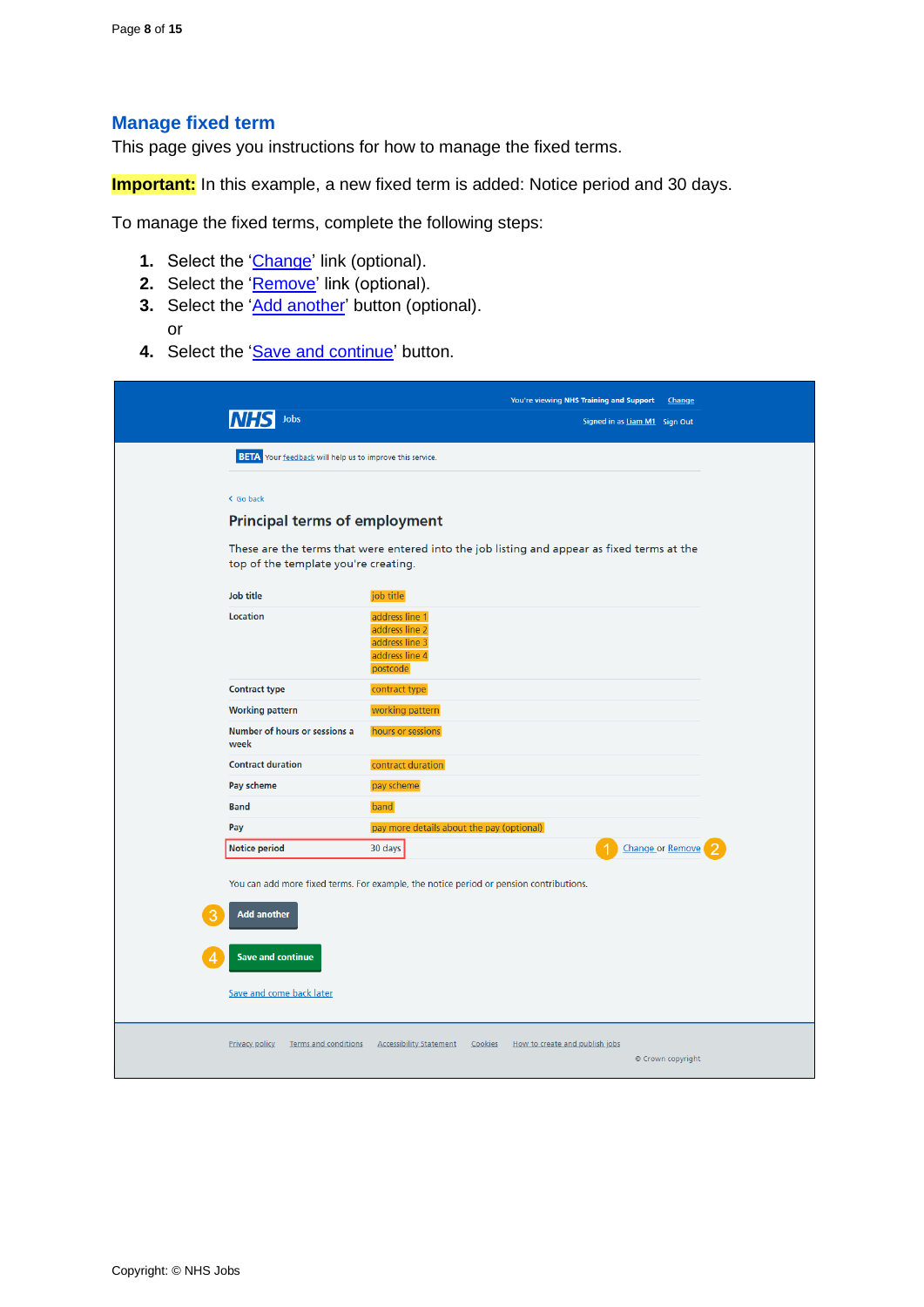#### <span id="page-8-0"></span>**Add more terms and conditions to the template**

This page gives you instructions for how to add more terms and conditions to the template.

**Important:** Use the **How to format your template** section to add headings, bullets, and numbered information.

To add more terms and conditions to the template, complete the following steps:

- **1.** In the **Add more terms and conditions** box, enter the details.
- 2. Select the ['Save and continue'](#page-9-0) button.

|                                                                                            | You're viewing NHS Training and Support<br>Change                                                    |
|--------------------------------------------------------------------------------------------|------------------------------------------------------------------------------------------------------|
| Jobs<br>INF                                                                                | Signed in as Liam M1 Sign Out                                                                        |
| <b>BETA</b> Your feedback will help us to improve this service.                            |                                                                                                      |
| < Go back                                                                                  |                                                                                                      |
| Add more terms and conditions to the<br>template                                           |                                                                                                      |
|                                                                                            | How to format your template                                                                          |
|                                                                                            | To put a heading in your template, use a<br>hash:<br># This is a heading<br>## This is a sub-heading |
|                                                                                            | To make a bullet point list, use an asterisk<br>symbol:                                              |
|                                                                                            | * Bullet information A<br>* Bullet information B<br>* Bullet information C                           |
|                                                                                            | To make a numbered list, use the number,                                                             |
|                                                                                            | then a full stop:<br>1. Numbered information A                                                       |
|                                                                                            | 2. Numbered information B<br>3. Numbered information C<br>h                                          |
| <b>Save and continue</b>                                                                   |                                                                                                      |
| Save and come back later                                                                   |                                                                                                      |
| <b>Privacy policy</b><br>Terms and conditions<br><b>Accessibility Statement</b><br>Cookies | How to create and publish jobs<br>© Crown copyright                                                  |
|                                                                                            |                                                                                                      |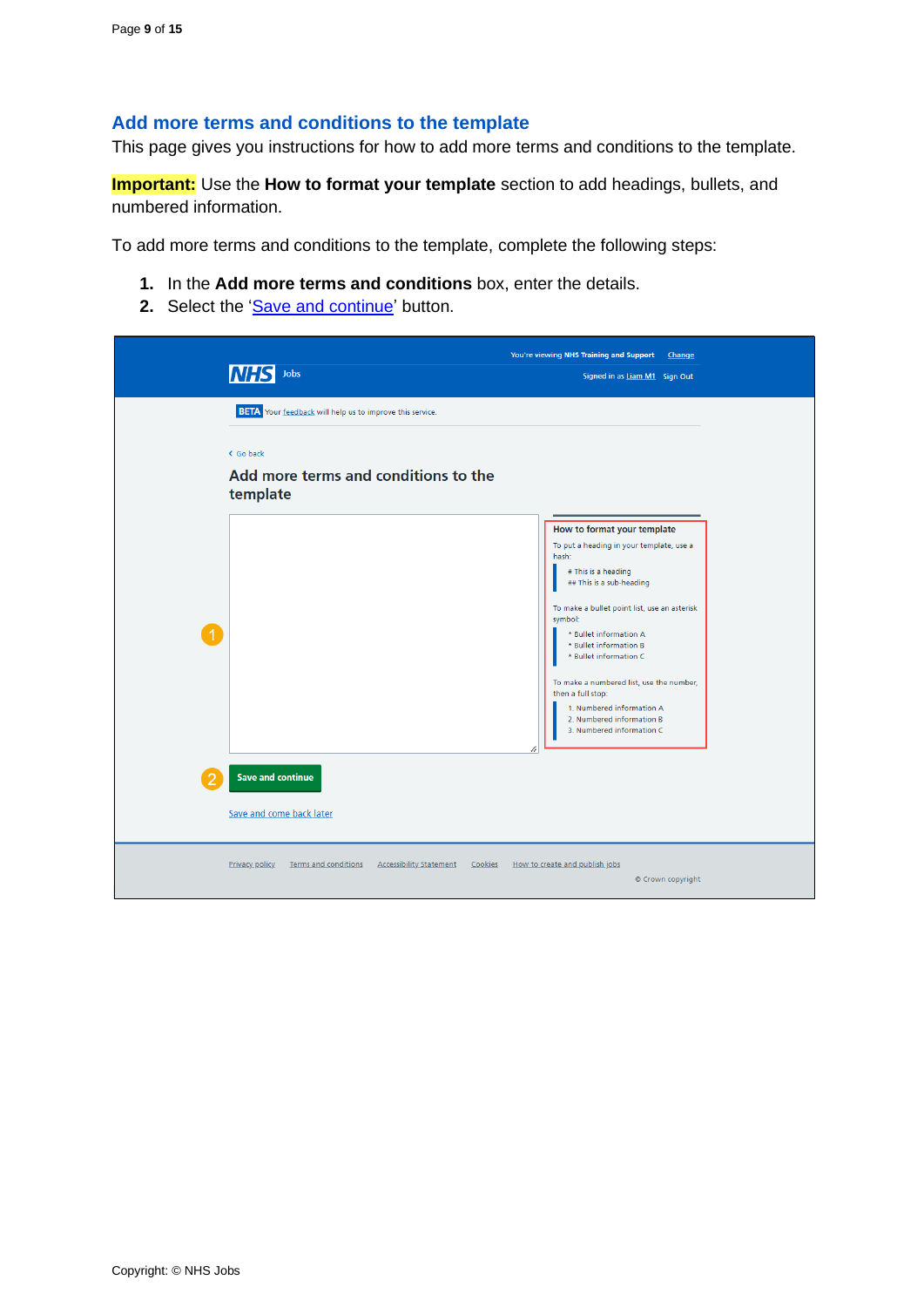#### <span id="page-9-0"></span>**Check the details before creating the template**

This page gives you instructions for how to check the details before creating the template.

**Important:** Preview the template before you create and save it. When you're satisfied that it's correct, you can save the details and create the template so it can be used to issue offer letters.

To check the details before creating the template, complete the following steps:

- **1.** Select the ['Change'](#page-4-0) link (optional).
- **2.** Select the 'preview the template' link.
- **3.** Select the 'download the template' link (optional).
- 4. Select the ['Create the template'](#page-10-0) button.

| Jobs                                                                                                                                                                                                                                                                                                                          | You're viewing NHS Training and Support<br>Change<br>Signed in as Liam M1 Sign Out |
|-------------------------------------------------------------------------------------------------------------------------------------------------------------------------------------------------------------------------------------------------------------------------------------------------------------------------------|------------------------------------------------------------------------------------|
| <b>BETA</b> Your feedback will help us to improve this service.                                                                                                                                                                                                                                                               |                                                                                    |
| < Go back<br>Check the details before creating the<br>template                                                                                                                                                                                                                                                                |                                                                                    |
| <b>Template name</b><br><b>NHS Jobs</b>                                                                                                                                                                                                                                                                                       | Change                                                                             |
| Additional principal Notice period: 30 days<br>terms                                                                                                                                                                                                                                                                          | Change                                                                             |
| <b>Terms and conditions</b>                                                                                                                                                                                                                                                                                                   | Change                                                                             |
| # Enter the heading here                                                                                                                                                                                                                                                                                                      |                                                                                    |
| ## Enter the sub-heading here                                                                                                                                                                                                                                                                                                 |                                                                                    |
| * Enter the bullet information here                                                                                                                                                                                                                                                                                           |                                                                                    |
| 1. Enter the numbered information here                                                                                                                                                                                                                                                                                        |                                                                                    |
| Save and create the template<br>When you're satisfied that they're correct, save these details and create the<br>template so it can be used to issue an offer letter.<br>You can also:<br>preview the template (PDF, 4 KB) or<br>download the template (PDF, 4 KB).<br><b>Create the template</b><br>Save and come back later |                                                                                    |
| <b>Accessibility Statement</b><br><b>Privacy policy</b><br>Terms and conditions<br>Cookies                                                                                                                                                                                                                                    | How to create and publish jobs<br>© Crown copyright                                |

**Tip:** If you preview or download the template, it uses a portable document format (PDF).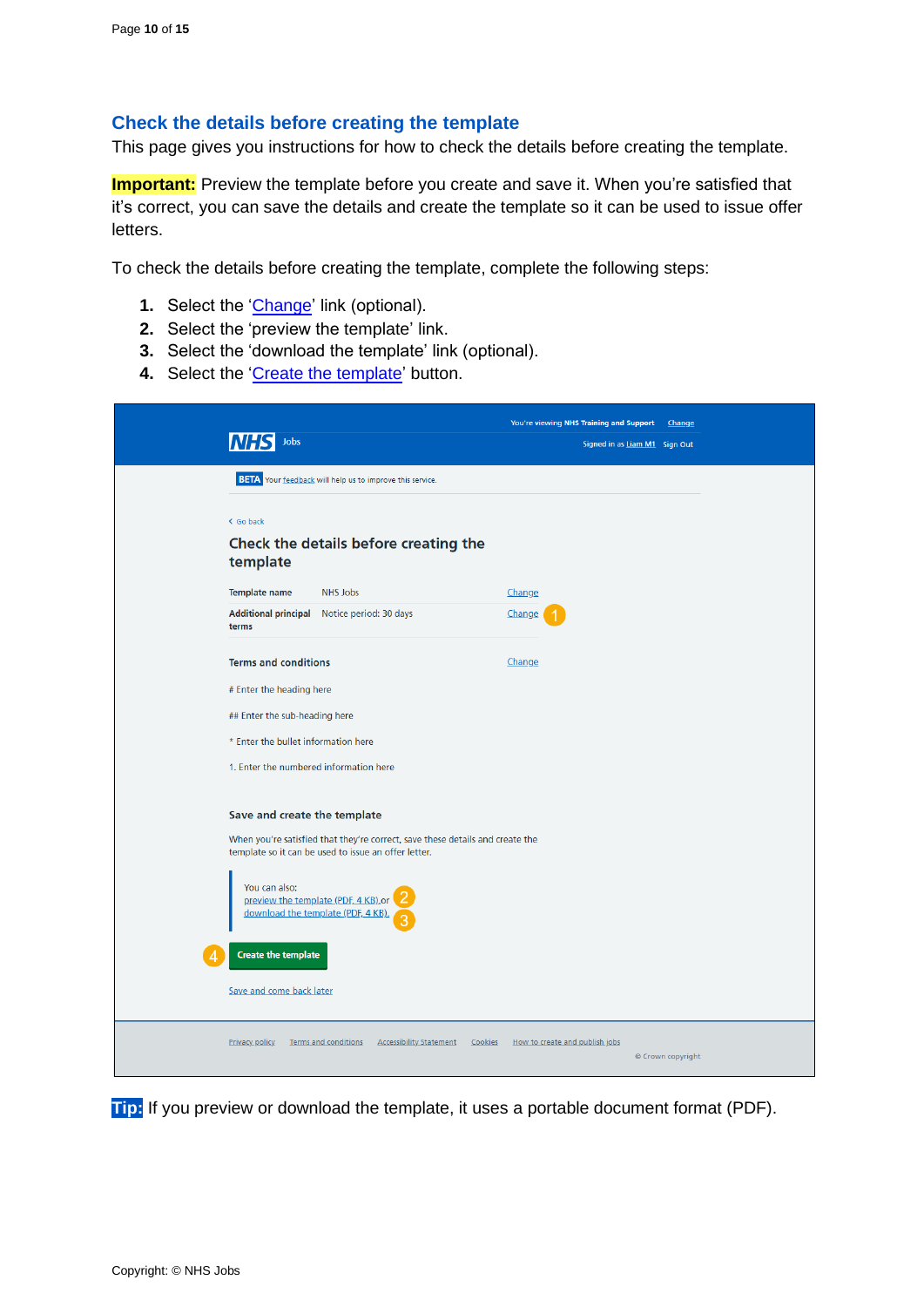#### <span id="page-10-0"></span>**You've created the template**

This page shows confirmation you've created the template.

**Important:** You can now use it to issue an offer letter.

To go back to your offer letter templates, complete the following step:

1. Select the ['Back to your offer letter](#page-11-0) templates' button.

| Jobs<br>INHS                                                                                      | You're viewing NHS Training and Support<br>Change<br>Signed in as Liam M1 Sign Out |  |
|---------------------------------------------------------------------------------------------------|------------------------------------------------------------------------------------|--|
| <b>BETA</b> Your feedback will help us to improve this service.                                   |                                                                                    |  |
| You've created the template<br>You can now use it to issue an offer letter.                       |                                                                                    |  |
| <b>Back to your offer templates</b>                                                               |                                                                                    |  |
| <b>Terms and conditions</b><br><b>Accessibility Statement</b><br><b>Privacy policy</b><br>Cookies | How to create and publish jobs<br>© Crown copyright                                |  |

You've created the offer letter template. If you don't want to view your offer letter templates, you've reached the end of this user guide.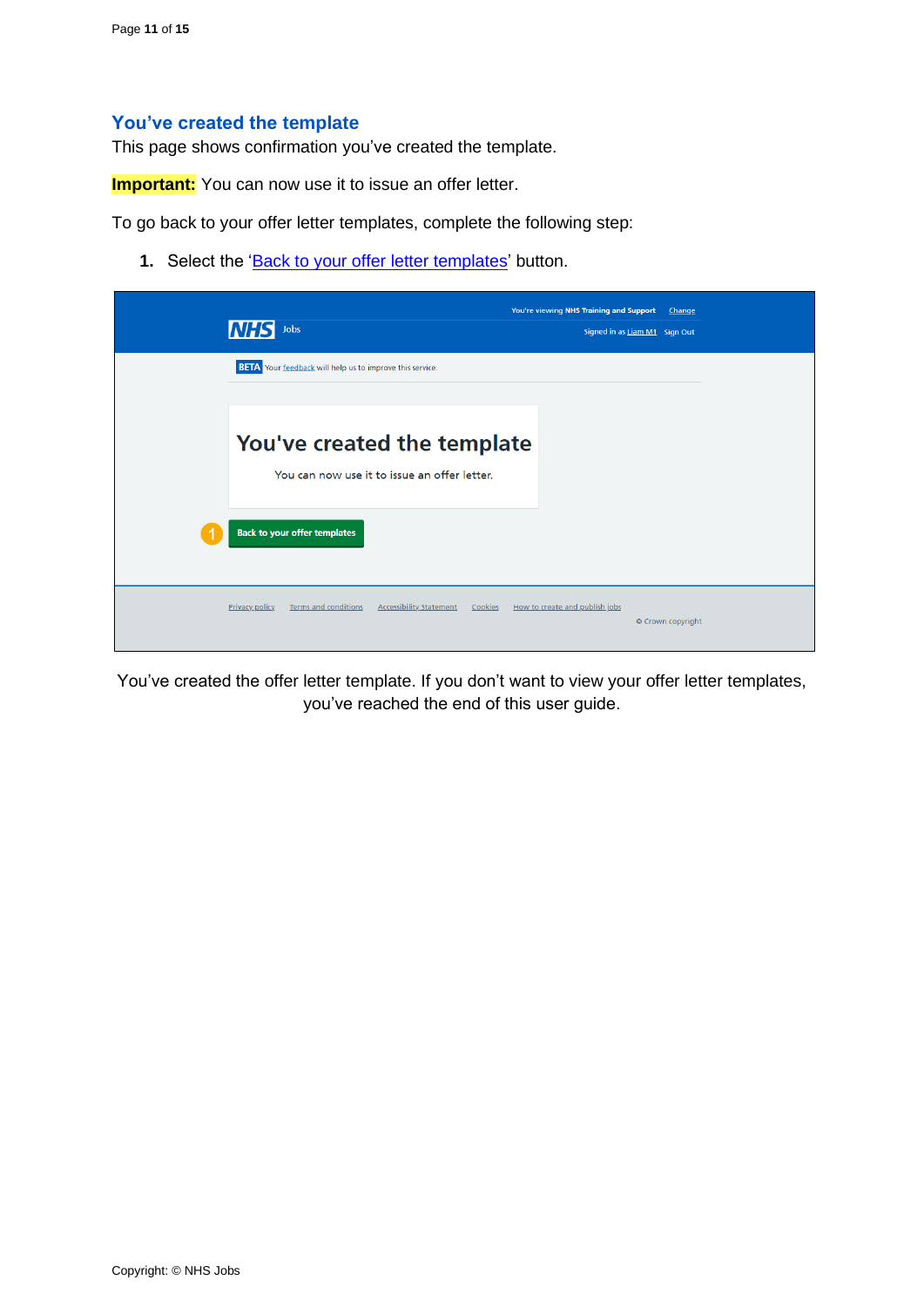## <span id="page-11-0"></span>**View your offer letter templates**

This page gives you instructions for how to view your offer letter templates.

**Important:** In this example, the 'NHS Jobs' template is saved.

To view your offer letter template, complete the following step:

**1.** Select the ['template name'](#page-12-0) link.

| <b>NHS</b><br>Jobs                                                                                                               | You're viewing NHS Training and Support<br>Change<br>Signed in as Liam M1 Sign Out |  |
|----------------------------------------------------------------------------------------------------------------------------------|------------------------------------------------------------------------------------|--|
| <b>BETA</b> Your feedback will help us to improve this service.<br>< Go back<br>Your offer letter templates<br>Create a template |                                                                                    |  |
| Your offer letter templates<br><b>Template name</b><br><b>NHS Jobs</b>                                                           | <b>Status</b><br><b>SAVED</b>                                                      |  |
| <b>Terms and conditions</b><br><b>Accessibility Statement</b><br><b>Privacy policy</b>                                           | Cookies<br>How to create and publish jobs<br>© Crown copyright                     |  |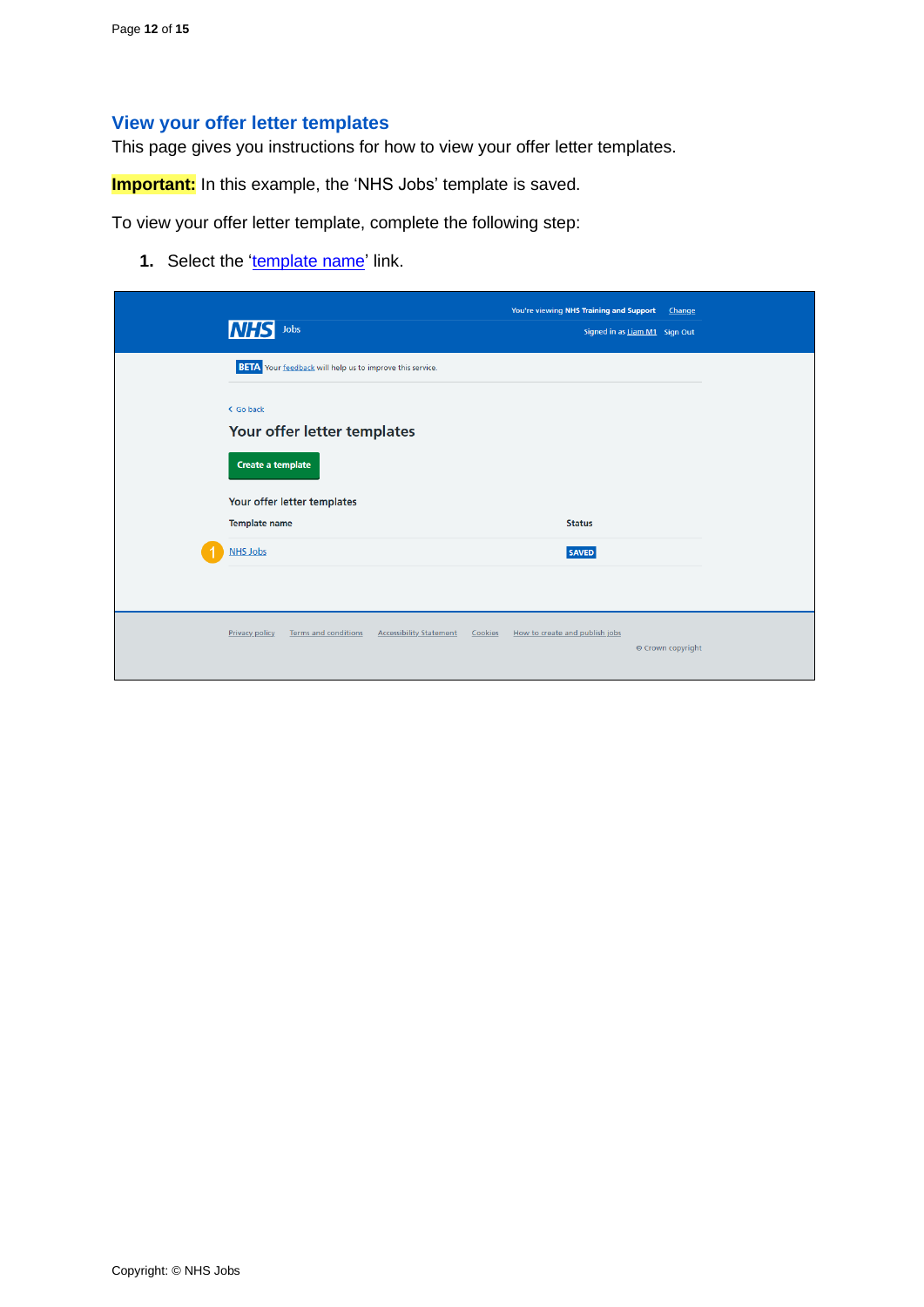#### <span id="page-12-0"></span>**Manage your offer letter template**

This page gives you instructions for how to manage your offer letter template.

To manage your offer letter template, complete the following steps:

- **1.** Select the ['Change'](#page-4-0) link (optional).
- **2.** Select the ['Delete'](#page-13-0) link (optional).
- **3.** Select the 'preview the template' link (optional).
- **4.** Select the 'download the template' link (optional).

| Jobs                                                                                                                                                                      | You're viewing NHS Training and Support<br>Change<br>Signed in as Liam M1 Sign Out                |
|---------------------------------------------------------------------------------------------------------------------------------------------------------------------------|---------------------------------------------------------------------------------------------------|
| <b>BETA</b> Your feedback will help us to improve this service.                                                                                                           |                                                                                                   |
| < Go back<br><b>NHS Jobs</b><br><b>Template name</b><br><b>NHS Jobs</b><br>Notice period: 30 days<br><b>Additional principal</b><br>terms                                 | What you can do<br>2<br>Delete<br>Preview (PDF, 4 KB)<br>Change<br>Download (PDF, 4 KB)<br>Change |
| <b>Terms and conditions</b><br># Enter the heading here<br>## Enter the sub-heading here<br>* Enter the bullet information here<br>1. Enter the numbered information here | Change                                                                                            |
| <b>Terms and conditions</b><br><b>Accessibility Statement</b><br><b>Privacy policy</b>                                                                                    | How to create and publish jobs<br>Cookies<br>© Crown copyright                                    |

**Tip:** If you preview or download the template, it uses a portable document format (PDF).

If you don't want to change or delete your offer letter template, you've reached the end of this user guide.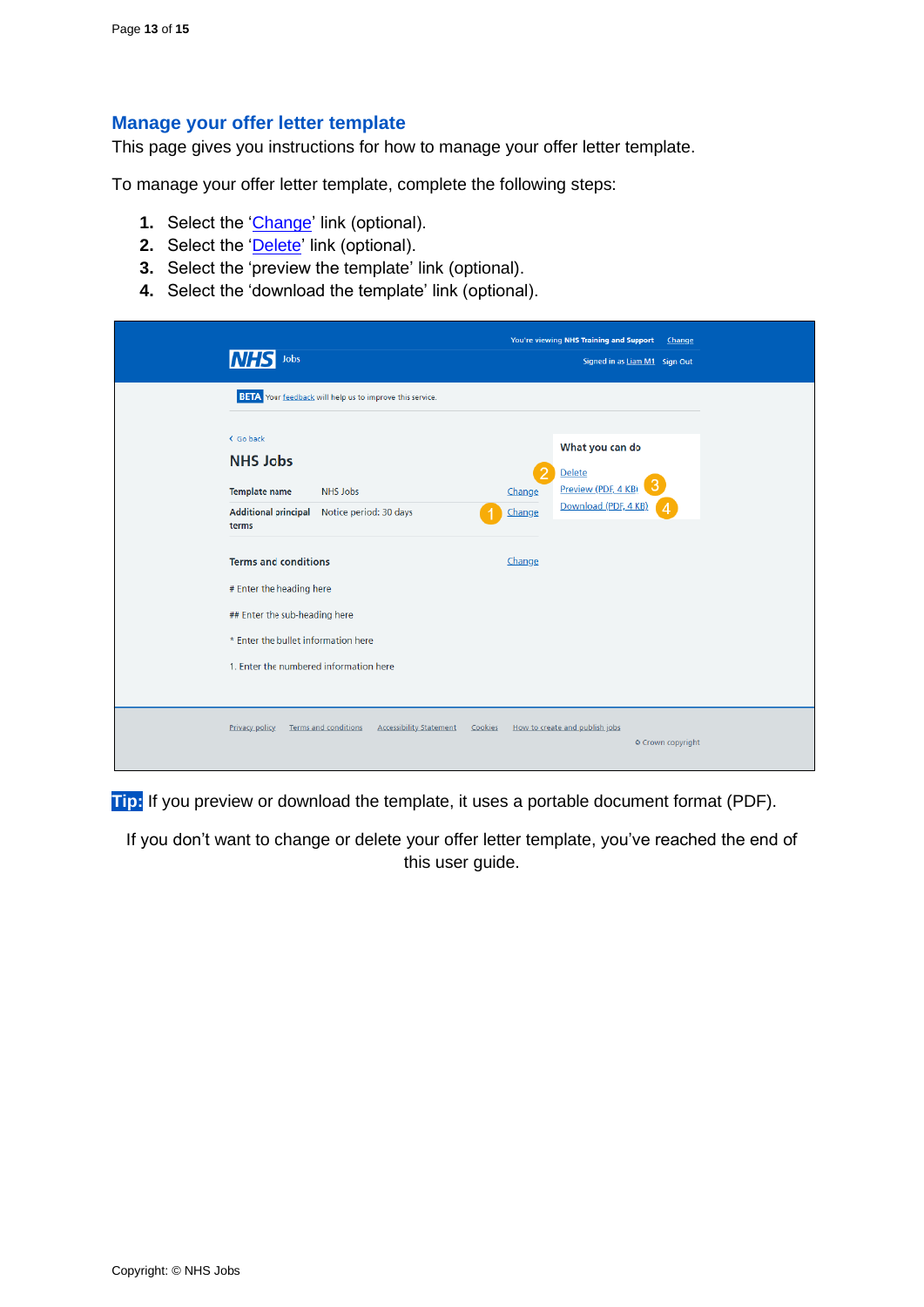#### <span id="page-13-0"></span>**Are you sure you want to delete your template?**

This page gives you instructions to confirm if you're sure you want to delete your template.

**Important:** The template will no longer be available when you issue new offers.

To confirm if you're sure you want to delete your template, complete the following steps:

- **1.** Select an answer:
	- ['Yes'](#page-14-0)
	- 'No'
- **2.** Select the 'Continue' button.

| Jobs<br>IM                                                                                        | You're viewing NHS Training and Support<br>Change<br>Signed in as Liam M1 Sign Out |  |  |  |
|---------------------------------------------------------------------------------------------------|------------------------------------------------------------------------------------|--|--|--|
| <b>BETA</b> Your feedback will help us to improve this service.                                   |                                                                                    |  |  |  |
| < Go back                                                                                         |                                                                                    |  |  |  |
| Are you sure you want to delete your NHS Jobs template?                                           |                                                                                    |  |  |  |
|                                                                                                   | The template will no longer be available when you issue new offers.                |  |  |  |
| Yes<br><b>No</b>                                                                                  |                                                                                    |  |  |  |
| <b>Continue</b>                                                                                   |                                                                                    |  |  |  |
| <b>Terms and conditions</b><br><b>Accessibility Statement</b><br><b>Privacy policy</b><br>Cookies | How to create and publish jobs<br>© Crown copyright                                |  |  |  |

If you don't want to delete your offer letter template, you've reached the end of this user guide.